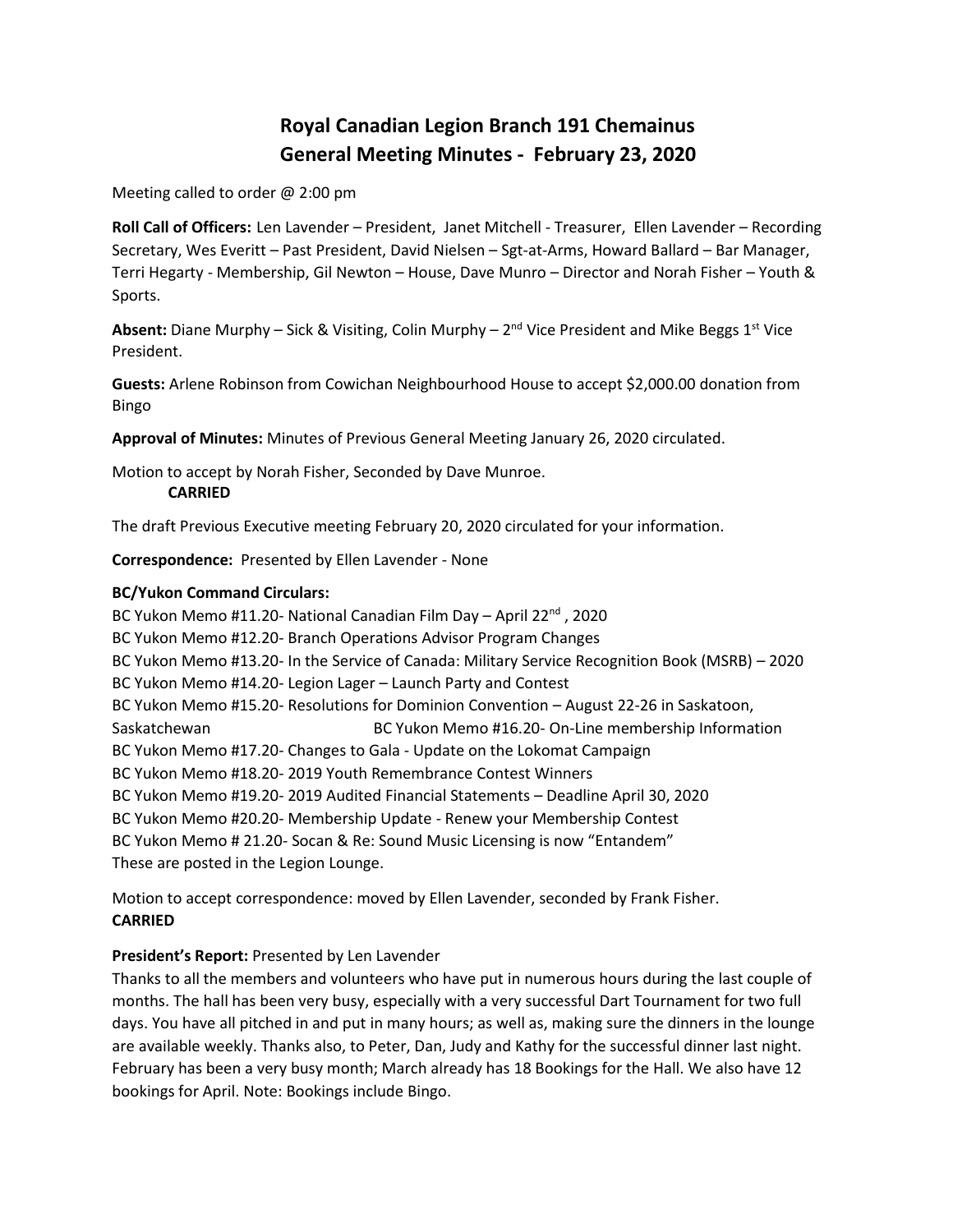Janet continues to ensure the office keeps up to date, thank you very much I know this has been a daily job for you. This branch is very lucky to have so many committed Volunteers. The cash register in the lounge crashed a week ago and we were able to get it replaced Friday.

**Branch Financials**: Presented by Janet Mitchell

Motion to accept financial report in draft form by: Janet Mitchell, seconded by Frans Vandenbrink. **CARRIED**

**Bingo and Meat Draw Statements:** Presented by Janet Mitchell Reconciled bank balances as of January 31, 2020 are: for Bingo \$4,151.05 and Meat Draw \$8,120.

Motion to accept the Bingo & Meat Draw statements by: Janet Mitchell, seconded by Gil Newton. **CARRIED** Complete statements are available upon request.

**Donations**: Presented by Janet Mitchell Neighborhood House – Youth Program - \$700.00 from Meat Draw Child Find BC - \$500.00 from Meat Draw

Motion to approve the donations by; Janet Mitchell, seconded by Terri Hegarty. **CARRIED**

**House**: Presented by Gil Newton – The lights in the Office have been a problem; looking into new fixtures for there and the lobby upstairs. Will be contacting Daryl Beggs regarding replacing the voltage reducer on the lounge door.

**Bar**: Presented by Howard Ballard –It has been a couple busy months because of holidays, etc.; thanks to those who stepped in to help. We have one new volunteer bartender in Terry Geddes and are looking for more.

**Poppy**: Presented by Janet Mitchell – Poster and Literary winners were announced. We had four winners at Zone from our area and of those two at Provincials.

**Honours and Awards**: Presented by Wes Everitt – Thanks to members who submitted names for awards.

**Membership:** Presented by Terri Hegarty

| <b>Randall Stasiuk</b> | New Member | Associate |
|------------------------|------------|-----------|
| Janice Dexter          | New Member | Associate |
| Angela Nielsen         | Transfer   | Associate |
| <b>Basil McAneeley</b> | Transfer   | Ordinary  |

Motion to accept new members by: Terri Hegarty, seconded by Dave Munroe. **CARRIED**

**Public Relations:** Presented by Colin Murphy – No report.

**Service Officer**: Presented by Mike Beggs - No report.

**Sgt-at-Arms:** Presented by David Nielsen – We should have a new branch flag in three weeks.

**Sick & Visiting**: Presented by Diane Murphy - No report.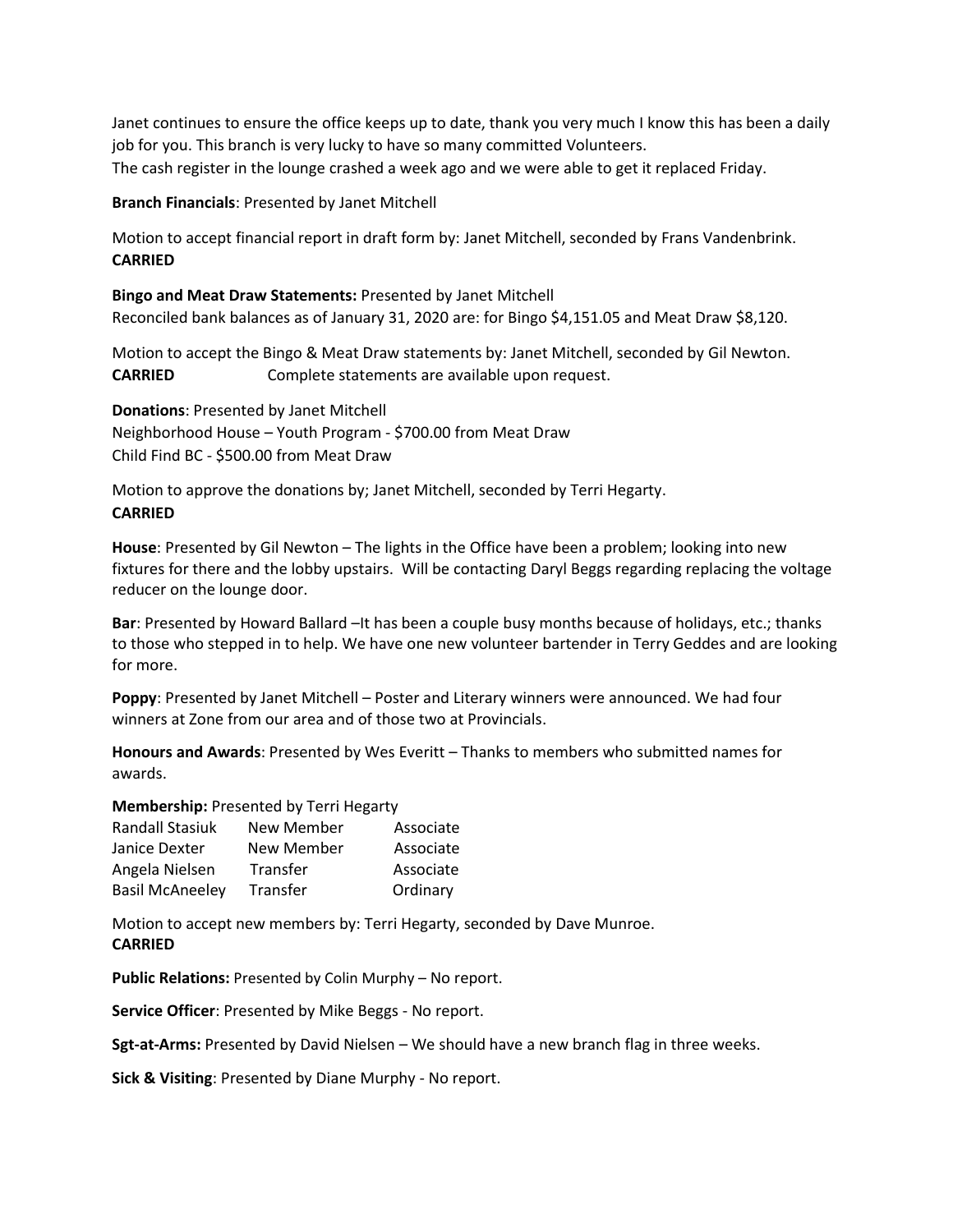## **Youth & Sports**: Presented by Norah Fisher

The Darts Tournament held Feb. 8-9, 2020 was quite successful. There were 59 registered players, consisting of singles, doubles and teams. Nine Legion branches were represented. Phil Fewer from our Branch placed second in singles and will be attending the Provincial Darts Tournament. Terri Hegarty and I were assisted and greatly helped by Marilyn Butler, Bert Davis, Keith Waters and Fran Raglione (Prince Edward #91). We were coached through the opening rounds by Ray Rovas (Malahat #143). He attended Friday for setting up, most of Saturday and Sunday morning even though his wife was going away! He made sure that we understood the order of play, how to announce and how to fill out the paperwork properly. We could not have managed without his expertise. The food was amazing! Everyone commented on it and the bar did a booming business.

As a result of our experience there will be a manual made up for the Branch if we host another Darts Tournament. I would like to thank everyone who helped make the Tournament a success.

## **Ways and Means**: Presented by Ellen Lavender

Celebration of Life – Liz Wallis – January 18, 2020 – approximately 75 attended, food cost 78.43. At \$6.00 per plate the profit was \$371.57 – 36 volunteer hours.

Dart Tournament – February 8<sup>th</sup> & 9<sup>th</sup>, 2020 – approximately 60 players and spectators. The kitchen was open from 8am – 7pm Saturday and 8am – 4pm Sunday. Food cost \$483.94 and profit \$324.91 with extra hotdogs that bingo can use and hamburgers for another event – 116 volunteer hours. Big Congratulations and Thanks to the crews who worked many hours, organizing and serving the players. Rotary Exchange Students luncheon – February 10, 2020 – approximately 20 students and 7 Rotarians. Food cost \$46.08 and profit about \$150.00 – 19 volunteer hours. The menu was changed to pizza by Rotary; the eggs bought were used for the dart tournament and the ham bought can be used for another event.

**Zone Report**: Presented by David Nielsen - Dave Munroe and I attended meeting February 9, 2020. Zone is looking for a new Sergeant at Arms, those interested apply to an executive member of the Zone. The Poster and Literary awards will be held March 1, 2020 at Prince Edward Branch 91. The Zone executive askes all branches to ask their Lottery reps. why the machine at the bar pays the Branch commission, but the stand-alone machine does not. The Zone Commander advised; providing all paperwork is ready, his or his representative's visits will be shorter.

The next meeting is June 14, 2020 at Branch 92 Saltspring. The September meeting is at Branch 292 Trafalgar and will be co-hosted by BC/Yukon, it will be an all-day event with workshops for executive positions. More to follow.

Motion made by Frans Vandenbrink to accept committee reports, seconded by Wes Everitt. CARRIED

### **OLD BUSINESS:**

**Marianne Palou:** She will be off until February 28, 2020; per a doctor's letter.

**Wounded Warriors:** Peter Brady thanked Janet Mitchell for sending a letter and the check for the fund raiser for the Australian animals. He reported the dinner last night took in \$432.00, food cost was \$110.00 , entertainment \$200.00 resulting in profit of \$122.00, the raffle held last week raised \$245.00 ; these with another raffle this Friday will be given to the Wounded Warriors. They will be at the Chemainus Legion Saturday, February 29, 2020; between 1 and 2 pm.

### **NEW BUSINESS:**

Cash Register: The lounge cash register crashed on Saturday the 15<sup>th</sup>, the power supply failed. A new is now in place and was purchased for \$1.495.00 which included the programming.

**Internal Auditor**: Janet Mitchell found a chairperson and needs two volunteers for the Internal Audit. It